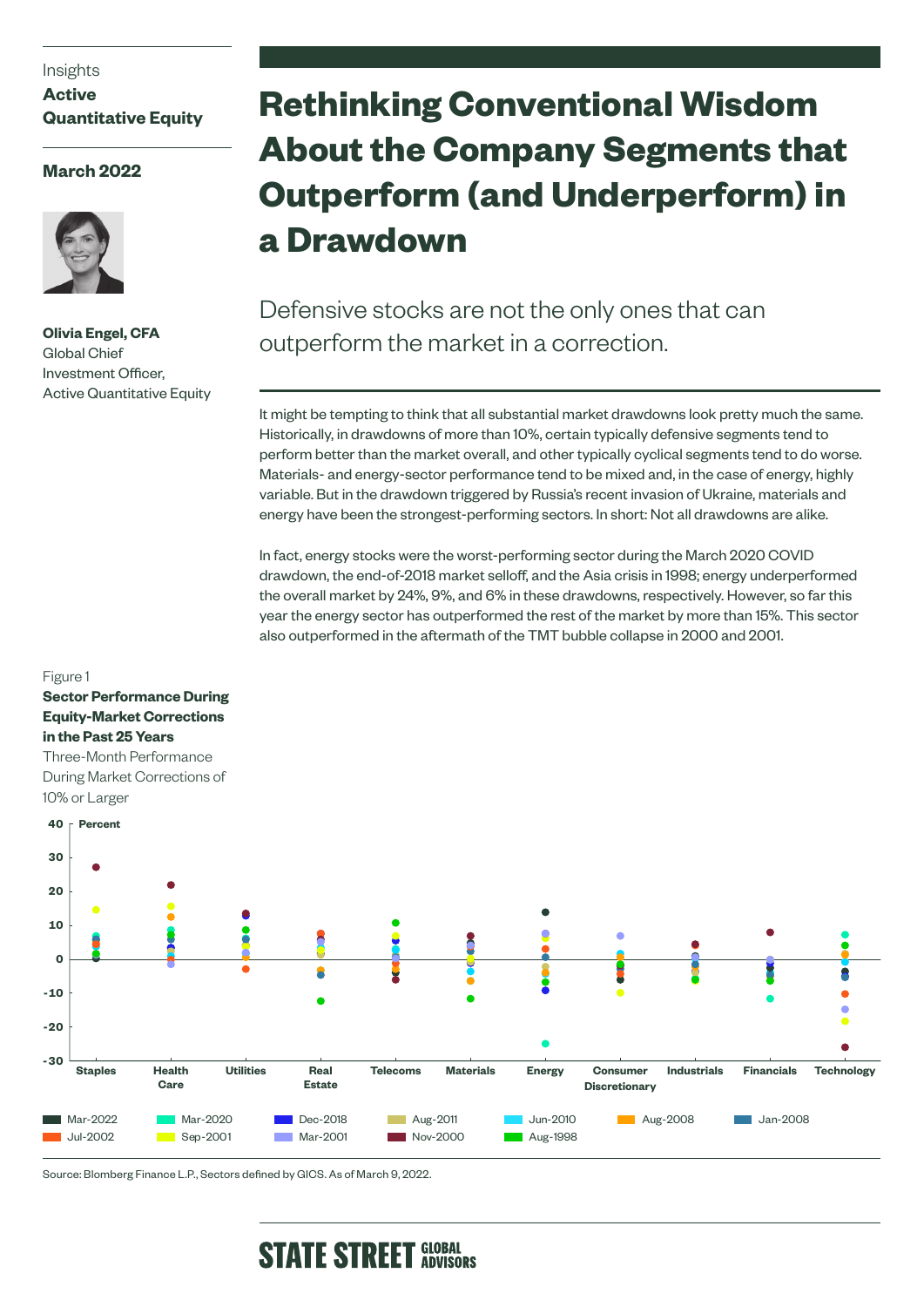Energy stocks have become more attractive from both a risk and return perspective. We have seen the expected return on energy stocks increase and have also seen their average beta fall. This means that adding energy stocks to a portfolio improves that portfolio's overall risk and return attributes.

We began to see an improvement in our estimates of energy stock returns in the second half of 2021, which were reflected in improved quality and sentiment measures. These themes continued in 2022, and they persisted through the drawdown that took shape earlier this year. Since the Russia-Ukraine war began, these trends have accelerated further.

Technology stocks have traveled the opposite risk and return path. Expected returns have dropped, and risk as measured by beta has increased, particularly in the software industry. Tech stocks have remained very expensive in our view, and sentiment measures — which declined precipitously over 2021 — have continued on the same trajectory during recent market events. The changes in the risk and return attributes for energy and technology stocks over the last three months are highlighted in Figure 2.



Source: State Street Global Advisors, as of March 9, 2022.

Looking through the risk/defensive lens, there are segments that we currently prefer, and segments that we currently don't like, which are shown in Figure 3.

|                                           | <b>Segment</b>                                                            | <b>Thematic Rationale</b>                                                                                                                   |
|-------------------------------------------|---------------------------------------------------------------------------|---------------------------------------------------------------------------------------------------------------------------------------------|
| <b>Preferred Defensive</b>                | Telecoms<br>Utilities<br>Pharmaceuticals<br>Insurance                     | Good value and high quality<br>Strong sentiment<br>High quality and strong sentiment<br>Good value and strong sentiment                     |
| <b>Least Preferred Defensive</b>          | <b>Household Products</b><br><b>Real Estate</b>                           | Expensive and poor sentiment<br>Expensive and poor sentiment                                                                                |
| <b>Preferred Cyclical/High Risk</b>       | Semiconductors<br><b>Banks</b><br>Autos<br>Energy<br><b>Tech Hardware</b> | High quality and strong sentiment<br>Good value and strong sentiment<br>Good value<br>Strong sentiment<br>High quality and strong sentiment |
| <b>Least Preferred Cyclical/High Risk</b> | Media<br>Retailing<br>Software<br><b>Consumer Services</b>                | Expensive and poor sentiment<br>Low quality and poor sentiment<br>Poor quality<br>Expensive                                                 |

Source: State Street Global Advisors.

Figure 2 **Expected Risk and Return Attributes, by Segment** Developed Markets

**Least Preferred** Preferred

#### Figure 3

**Preferred and Least Preferred Defensive and Cyclical/High Risk Segments**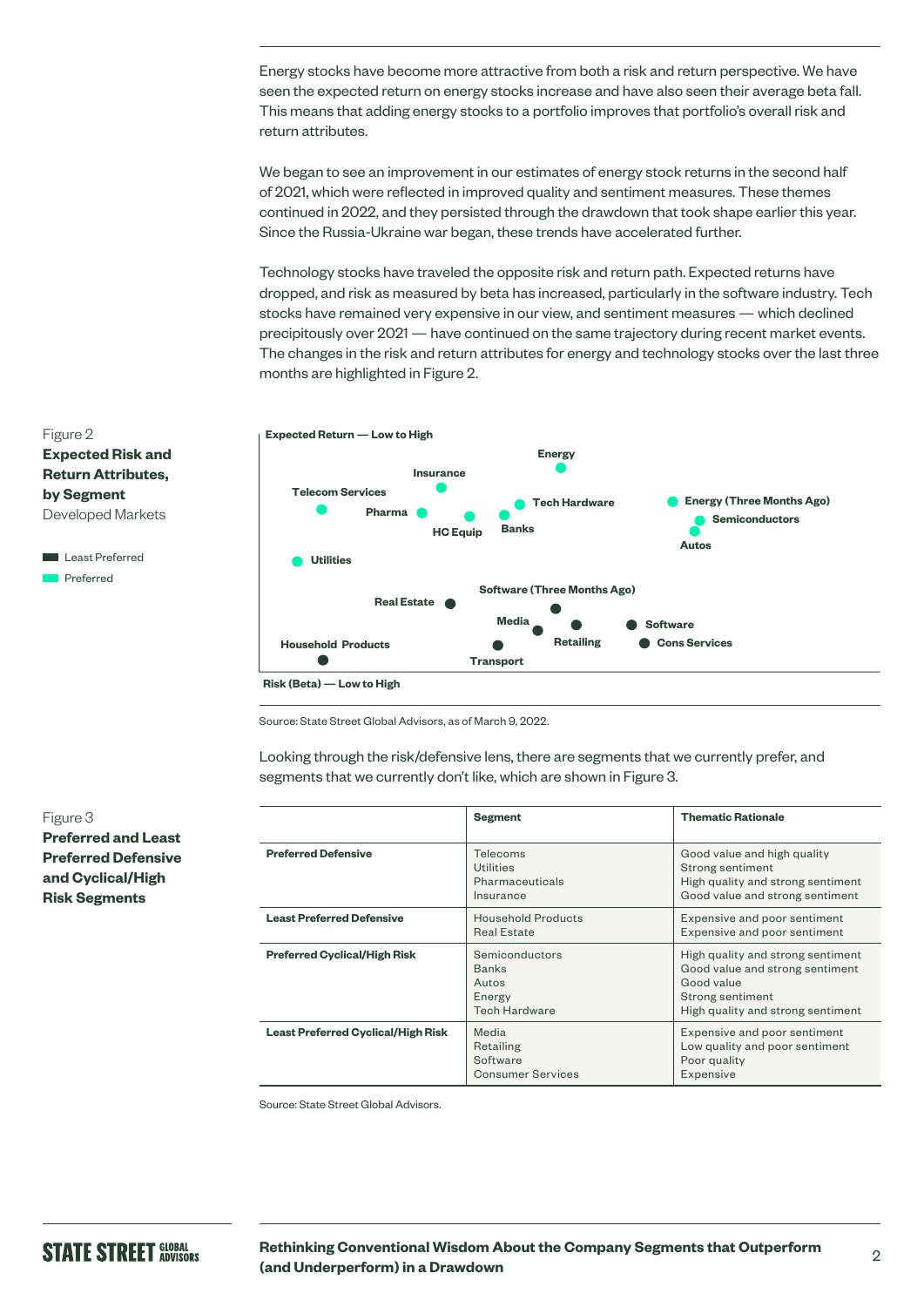### **Bottom Line**

The conventional wisdom that defensive segments consistently outperform and cyclical segments consistently falter during drawdowns is not correct. Typical defensive segments are not the only segments that outperform the market when there is a correction; not all defensive segments outperform, and not all risky segments underperform during drawdowns. We see attractive stocks in both defensive and cyclical segments of the market at this time.

The segments that we currently find attractive reflect market trends that have been evident for the last six to nine months. These trends have not reversed so far in 2022, despite global events that are roiling markets. In fact, the latest market correction has provided an opportunity to benefit from high-risk segments like energy. Even in the course of a deep drawdown, it's important to remember that some trends are powerful enough to persist, even through extreme market conditions.